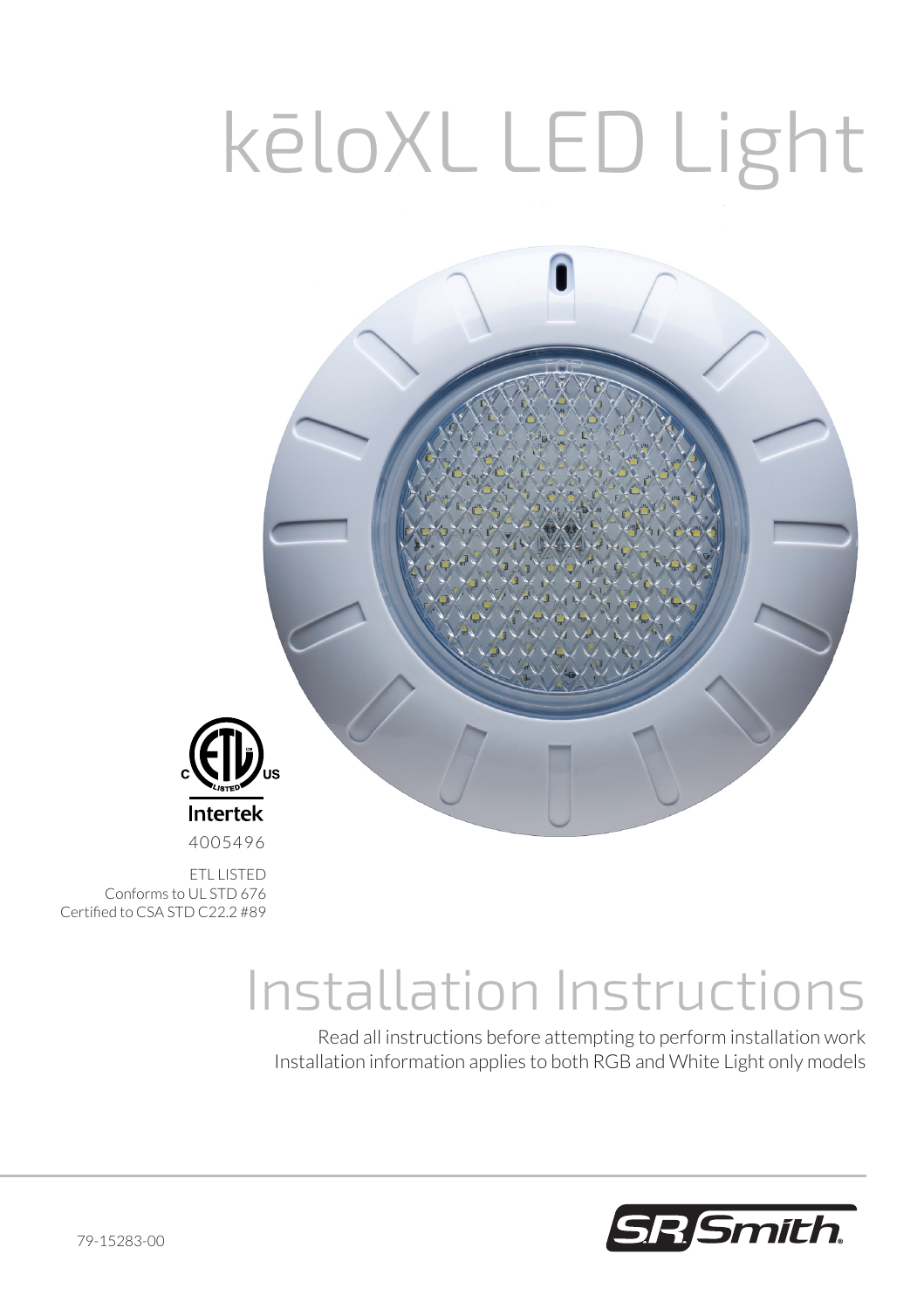# Contents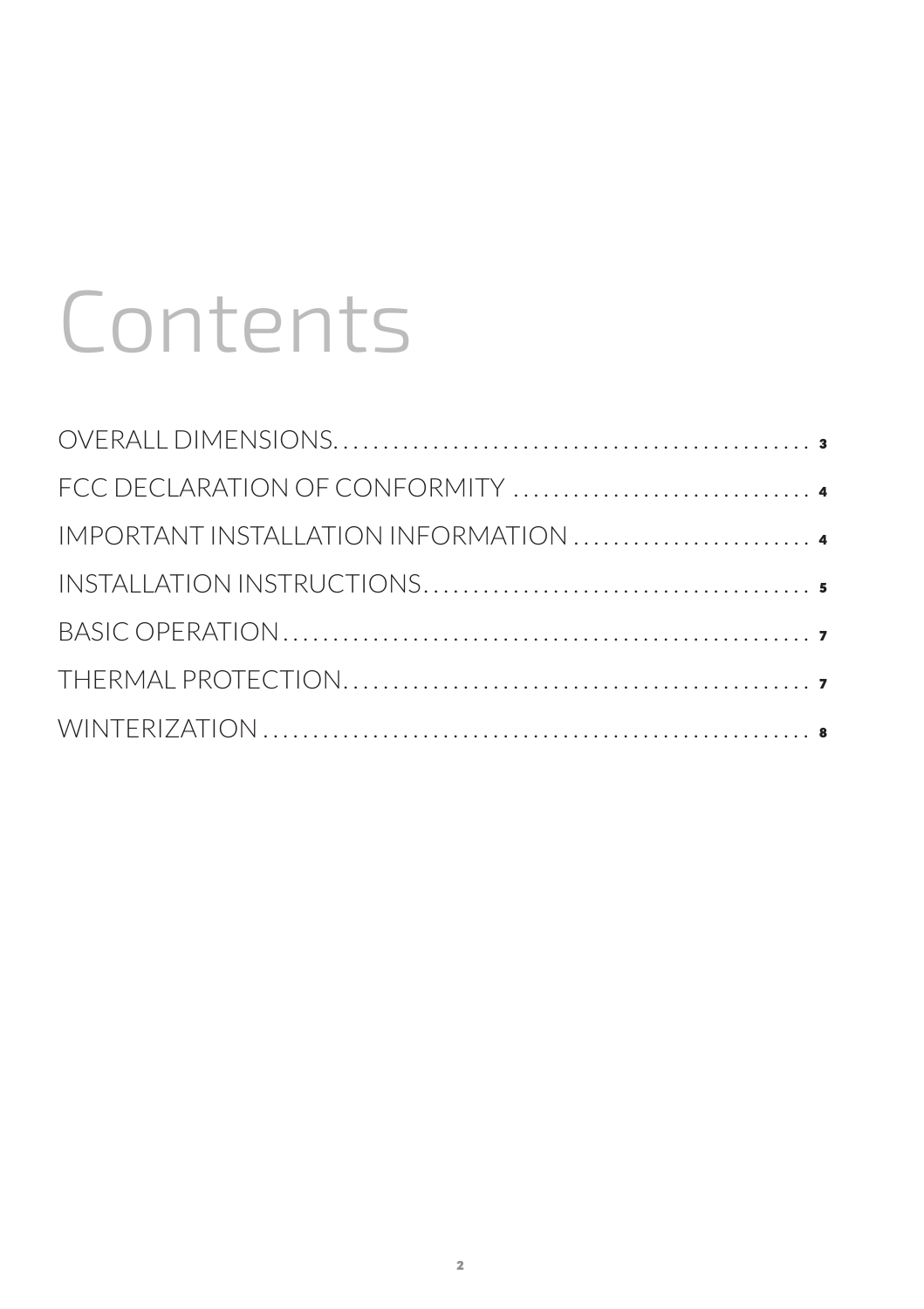Thank you for purchasing the S.R. Smith **kēloXL**, 10" class LED Light for underwater retrofit wet-niche lighting applications. This light should fit applications where the niche retaining tab slot-to-pilot screw span is within 9.10" to 9.50" (up to 9.65" in certain niche conditions). Will not fit Swimquip niche applications.

**NOTE –** Niche must be in good condition and have the appropriate pilot screw for the niche. This lighting product does not require bonding nor does it provide a bonding provision so if niche bonding is required, the niche must have a separate bonding mechanism.

Install with large niches with similar mounting dimensions to model numbers:

- Jandy: PLNICLRG, PLNICVELRG, SSNICLRG1R
- Pentair: 620004, 78210200 thru 700, 78210401, 79206700
- Hayward: SP0600U
- Sta-Rite: 05161-2352 thru 2369 05163-2395 thru 2396







#### **ELECTRICAL SPECIFICATIONS**

Input voltage: 12VAC Color Change (RGB): 38 Watts max White Only: 42 Watts max

> Color control through power toggle triggers only.

Not compatible with S.R.Smith PLX-PRM Controller

| <b>INPUT VOLTAGE RANGE</b>                                                                            | <b>CORD LENGTH</b> | STARTING VOLTAGE SETTING |
|-------------------------------------------------------------------------------------------------------|--------------------|--------------------------|
| (based on S.R.Smith<br>PLX-PW.PL 60W or 100W<br>LV power unit - assumes<br>120VAC input line voltage) | up to 80'          | 12VAC                    |
|                                                                                                       | up to 150'         | 13VAC                    |
|                                                                                                       | $150' +$           | 3rd party unit 14-15VAC  |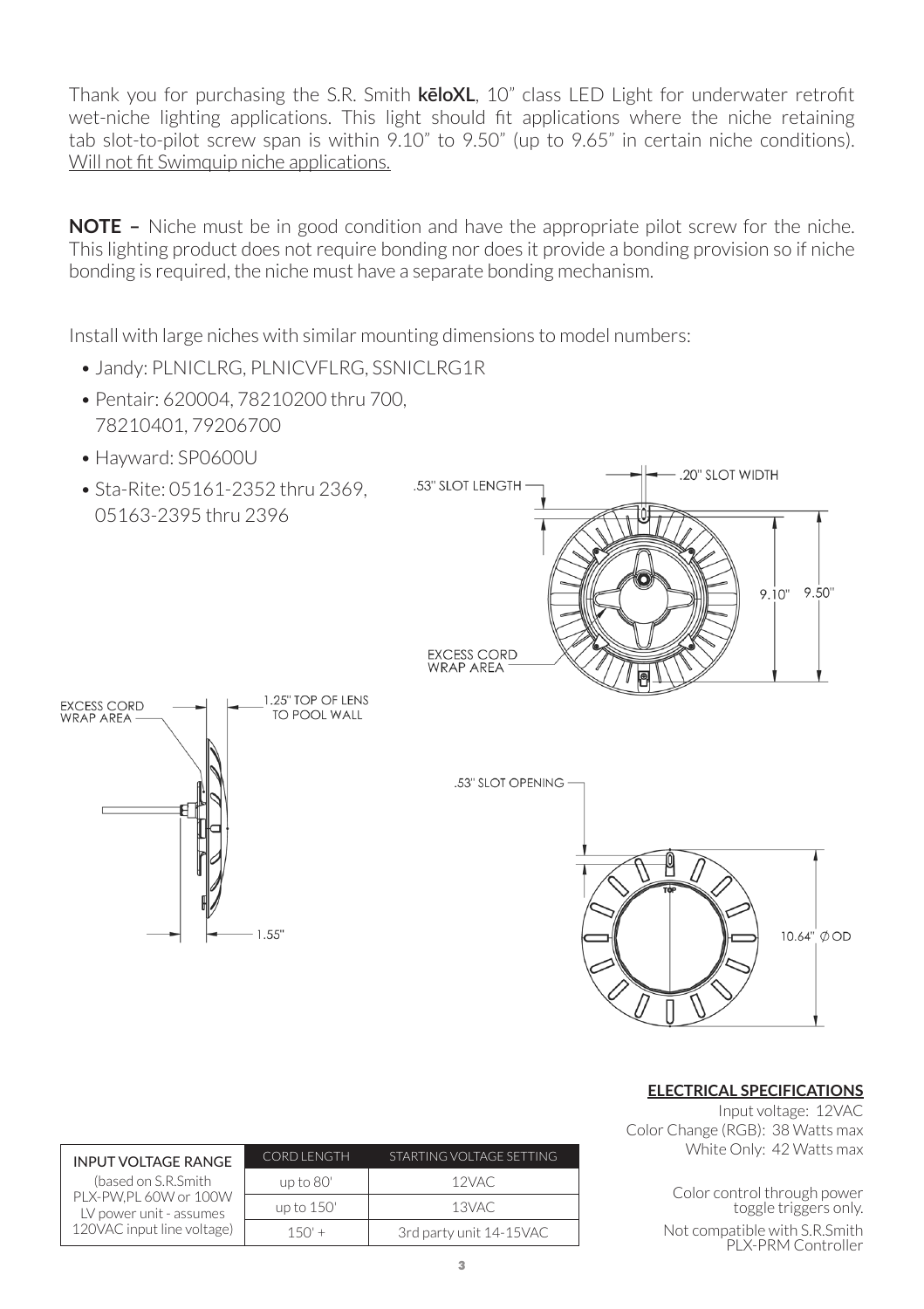## **FCC DECLARATION OF CONFORMITY**

This device complies with Part 15 of the FCC Rules. Operation is subject to the following two conditions:

- (1) this device may not cause harmful interference, and
- (2) this device must accept any interference received, including interference that may cause undesired operation.

#### **FCC WARNING**

**NOTE:** Changes or modifications of this product not expressly approved by the party responsible for compliance could void the user's authority to operate the equipment.

**NOTE:** This equipment has been tested and found to comply with the limits for a Class B digital device, pursuant to Part 15 of the FCC Rules. These limits are designed to provide reasonable protection against harmful interference in a residential installation. This equipment generates, uses and can radiate radio frequency energy and, if not installed and used in accordance with the instructions, may cause harmful interference to radio communications. However, there is no guarantee that interference will not occur in a particular installation.

If this equipment does cause harmful interference to radio or television reception, which can be determined by turning the equipment off and on, the user is encouraged to try to correct the interference by one or more of the following measures

- Reorient or relocate the receiving antenna.
- Increase the separation between the equipment and receiver.
- Connect the equipment into an outlet on a circuit different from that to which the receiver is connected.
- Consult the dealer or an experienced radio/TV technician for help.

#### **THIS DEVICE IS NOT INTENDED FOR USE WITH EMERGENCY EXITS NE CONVIENT PAS AUX SORTIESDE SECOURS**

## **IMPORTANT**

- 1. Ensure that the electrical system for your pool conforms with all requirements of the National Electrical Code (NEC) and all relevant local codes and ordinances.
- 2. This 12V Underwater Light must be installed in accordance with the National Electrical Code by a Certified Electrician or a Qualified Pool Technician. **NOTE:** No Bonding to the light is required as the fixture is all plastic construction and complies with NEC article 680 Requirements.
- 3. Waterproof conduit must be present and in good working order from the niche to the 'above ground' junction box or power supply equipment listed for the application.
- 4. For supply connection, use only an isolating low voltage power supply with ungrounded output, evaluated for swimming pool use. Raccorder uniquement à une alimentation convenant à des luminaires submersibles.
- 5. DO NOT CONNECT THIS 12V LIGHT DIRECTLY TO A 120VAC CIRCUIT LIGHT WILL BE DAMAGED.
- 6. Install your S.R. Smith **kēloXL** LED Light/s as outlined in the following detailed instructions.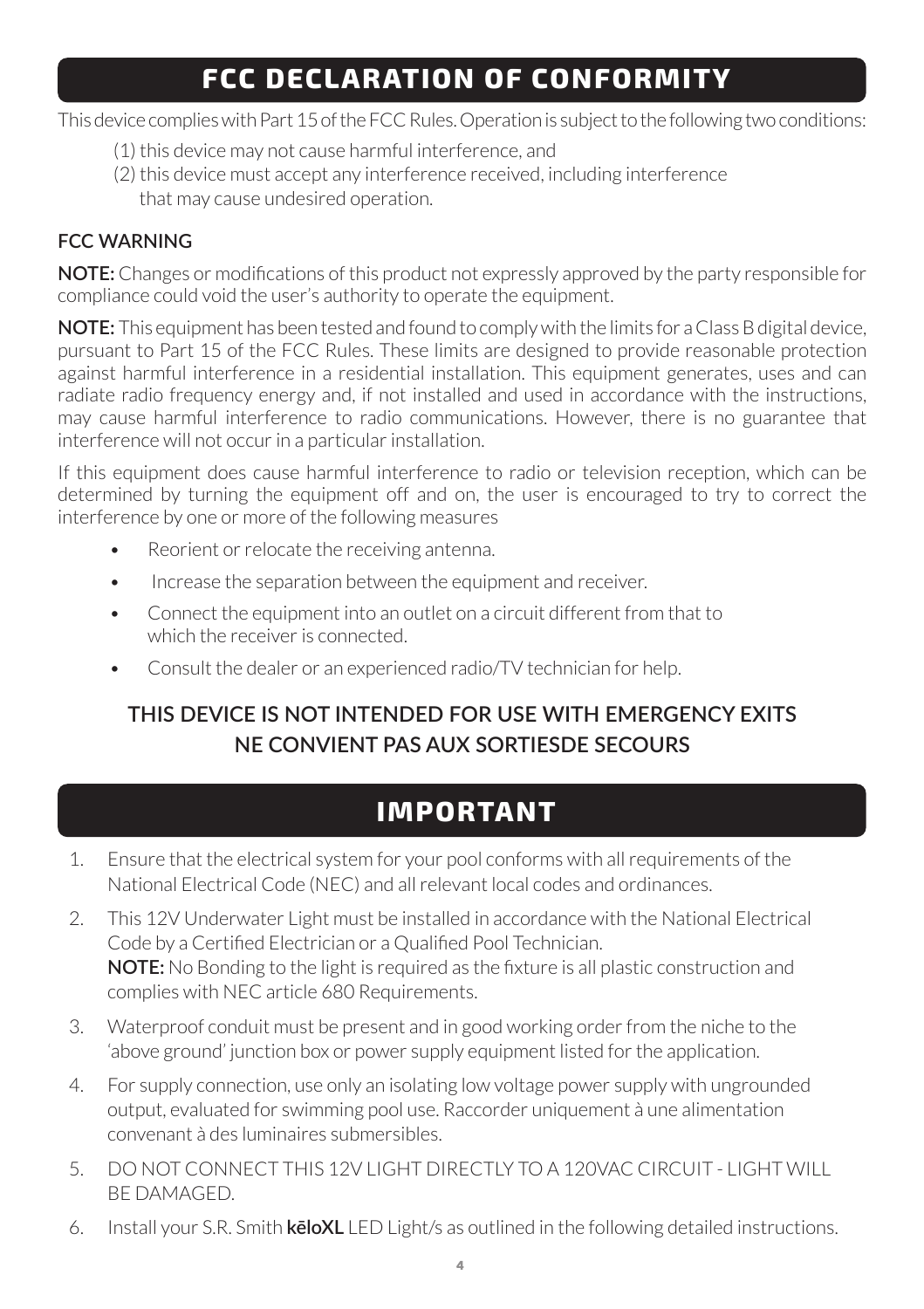## **INSTALLATION INSTRUCTIONS**

Installation instructions for S.R.Smith **kēloXL** 10" class LED series to common/existing wet-niche applications for concrete, fiberglass, and vinyl liner pools or spas

- 1. Make sure that all electrical circuits and connections related to the light install are de-energized and rendered safe.
- 2. Per NEC Article 680.23 (5) Lights are to be installed in no less than 18" (450mm) below the normal water level unless the luminaire is listed and identified for use at lesser depths. **S.R. Smith** lights are listed and identified for use at depths no less than 4" (100mm) below the normal water level. All depth measurements are from the normal water level to the top of the Luminaire lens. Existing niches should be located to meet these minimums. See Figure A for additional details.
- 3. While a wet removal of the existing niche light is possible, it is not recommended to be attempted by inexperienced installers. S.R.Smith recommends that the water level be dropped to make the installation as easy as possible.
- 4. Locate the conduit on the equipment side for the light's low voltage cable (including the junction box if applicable) and ensure that a pull line is run to pull the light cable through from the pool side.
- 5. Attach the pull line to the end of the **kēloXL** power cable with several wraps of electrical tape or best method to aid in pulling the power cable through the conduit. Gently but firmly pull the cable through the conduit to the equipment or junction box if applicable. DO NOT use excessive force as the cord may be damaged during the pull. Depending on the layout and internal structure of the conduit, water-based conduit lubricant may be required to enable an easier cord pull.
- 6. Pull the cord through the conduit to the desired location leaving 2-3 feet (or more if the depth at the niche location is deeper) of slack at the pool niche end. While the **kēloXL** is not a serviceable light, leaving the slack coiled in the niche will provide flexible access for accessory items, such as alternate trim plates or replacement slot tab parts. It may also help with winterization depending on the installer's preferred method.
- 7. Locate and unscrew the niche pilot screw and keep it on hand.
- 8. Locate the tab slot in the niche at the 6 o' clock position and position the tab on the **kēloXL** to fit in that slot. In some cases, on concrete pools, the slot may be a bit too deep relative to the finished surface of the pool wall. The screw holding the tab on the **kēloXL** may be unscrewed up to 2.5 turns max to allow for this variance. If more depth is needed, an alternate accessory tab part may be required for installation.
- 9. Once the tab is placed in the niche slot at the 6 o' clock position, locate the niche's pilot screw hole through the pilot screw slot on the **kēloXL**. Use the existing pilot screw to secure the **kēloXL**  to the pool niche. DO NOT over tighten the screw, it only needs to be snug against the wall and further tightening will not make it more secure.
- 10.Connect the red / black wire conductors of the S.R.Smith **kēloXL** to an approved, low voltage, Class 2, Magnetic Isolation type transformer that complies with UL379 or an S.R.Smith \*poolLUX™ branded power unit operating between 12 - 14VAC (rated @ 50W per light) as required by NEC or relevant local codes. As the operation is Low Voltage AC power, there is no polarity requirement.
- 11.The **kēloXL** is now ready for use and will operate similar to most of the other S.R.Smith LED lights. See the next section for operation of your new **kēloXL**.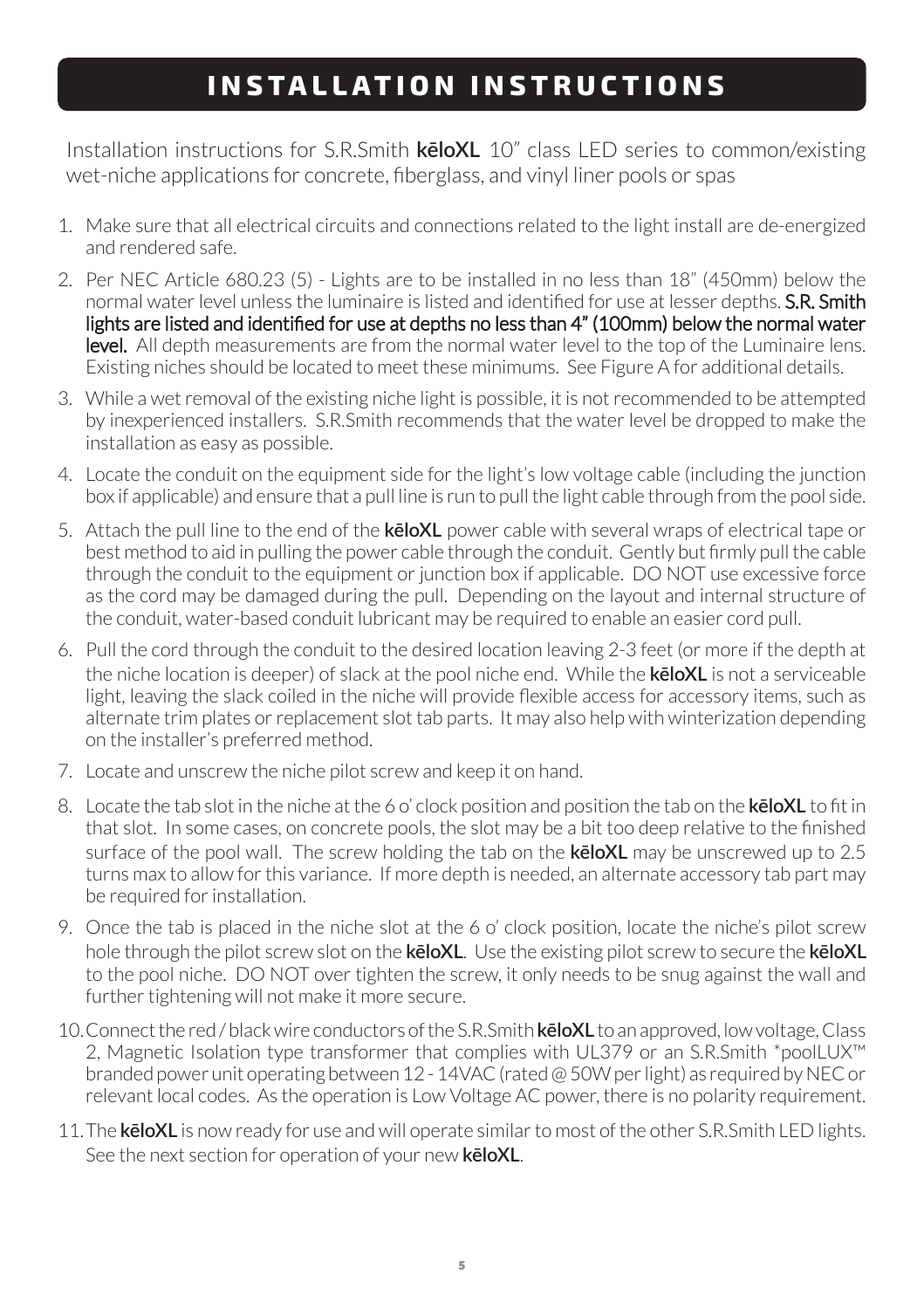#### **Fig A.** Water depth illustration - **kēloXL** profile

Luminaire is listed and identified for use at 4" or more below the normal water level of the pool.



**EXISTING NICHE**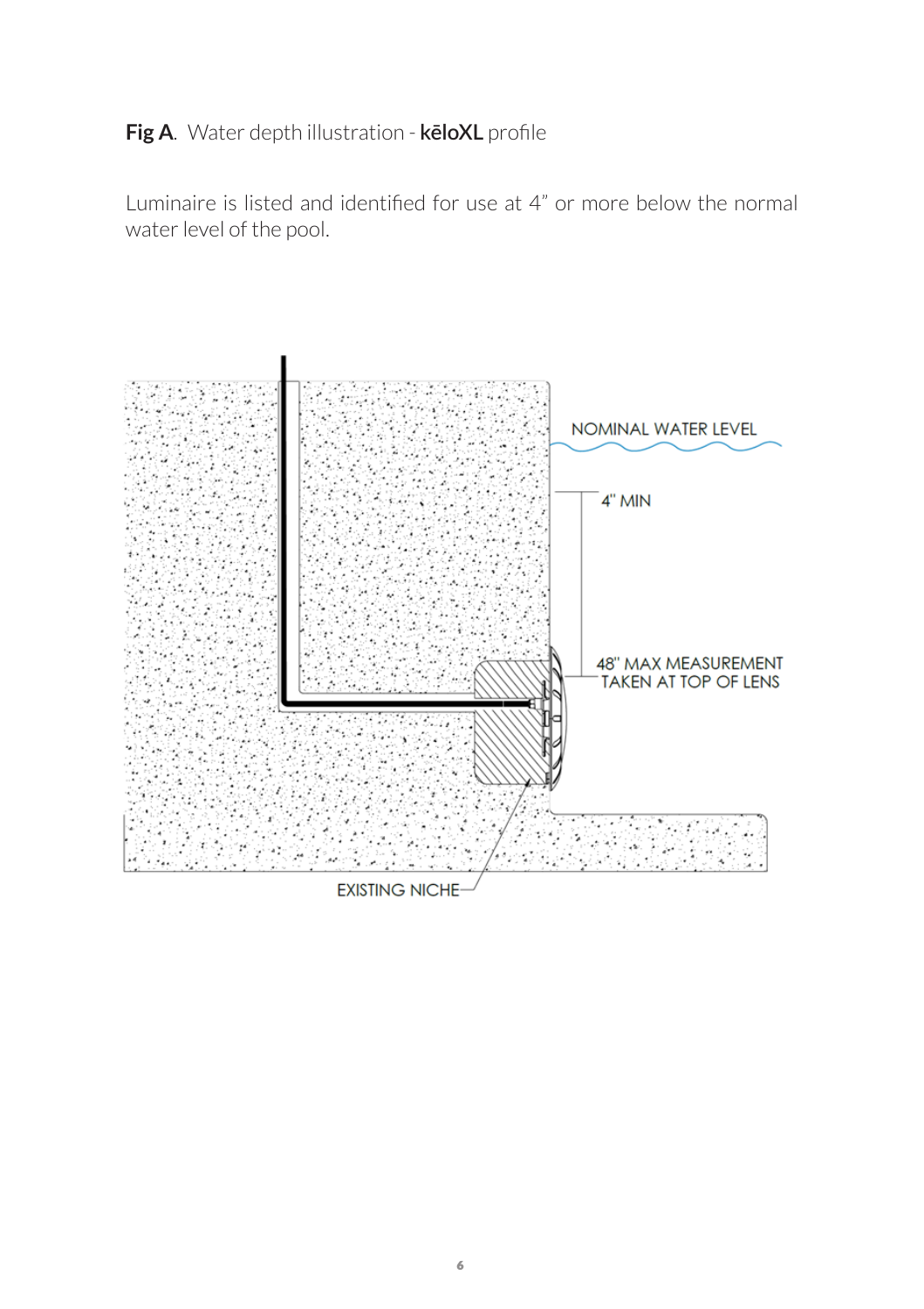## **BASIC OPERATION**

### **FOR LED COLOR CHANGING MODELS (RGB)**

WHITE ONLY LAMPS ARE SIMPLY ON OR OFF

When connected to an approved, 12VAC, Class 2 power supply - The S.R.Smith **kēloXL** LED color changing light uses simple 'off / on' power switching to control the basic, pre-defined color modes with memory function.

#### **MEMORY**

The memory function remembers the last color setting. For example, if the light was last used in the blue mode, the next time the light is turned on it will be blue mode.

#### **COLOR MODE SELECTION**

The LED will turn on to the color in memory. To move to the next color mode, quickly (within one second or faster) toggle the power to the lights 'OFF / ON'.

Advance through the modes until the desired mode is selected. The modes will cycle 1,2,3,4,5,6,7,8, then cycle back to 1. See table below for details.

| <b>COLOR MODE SELECTION GUIDE</b> |                    |  |  |
|-----------------------------------|--------------------|--|--|
| Mode 1                            | Soft Color Change  |  |  |
| Mode 2                            | White              |  |  |
| Mode 3                            | Blue               |  |  |
| Mode 4                            | Green              |  |  |
| Mode 5                            | Red                |  |  |
| Mode 6                            | Amber              |  |  |
| Mode 7                            | Magenta            |  |  |
| Mode 8                            | Flash Color Change |  |  |

#### **COLOR SYNC RESET**

To synchronize all lights on the system including older \*Fiberstars LED Series Pool lights, you must use the following sequence:

- 1. Turn lights 'ON' to confirm the color modes are out of sync.
- 2. Turn lights 'OFF' for 5 seconds or more.
- 3. Toggles lights 'ON' / OFF' three times within three seconds must end in 'OFF' condition
- 4. Leave lights in 'OFF' condition for 5 seconds.
- 5. Turn lights 'ON' and confirm that all lights are in mode #1, Soft Color Change

\*Older Fiberstars LED lights can synchronize with the newest generation lights ONLY if they have their DIP switches in their default, 'All Down' position. In a mixed environment, the Color Sync Reset will need to be performed each time the lights are used, and color synchronization is desired.